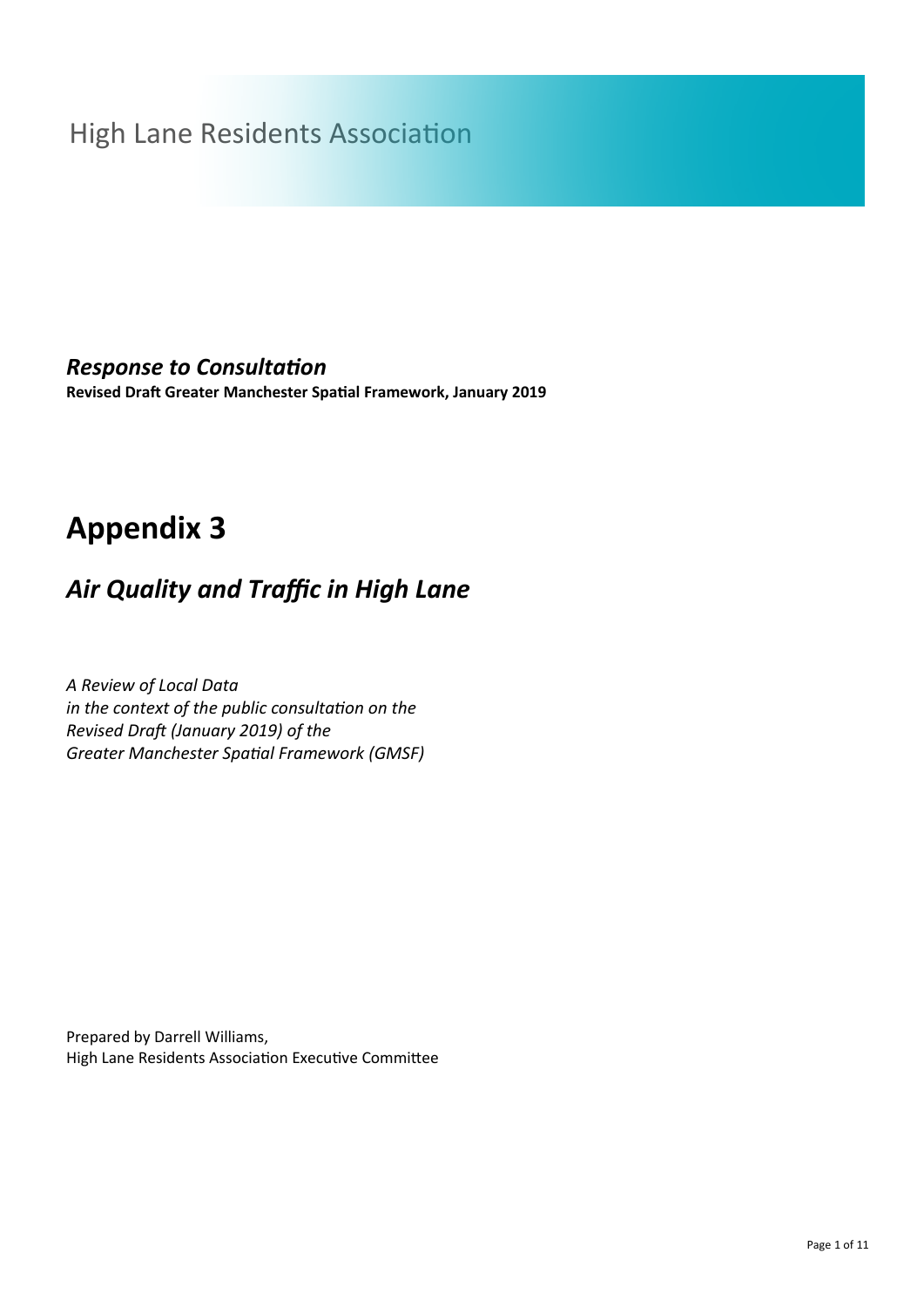### **Contents**

| 9.2 |  |
|-----|--|
| 10. |  |
|     |  |
|     |  |
|     |  |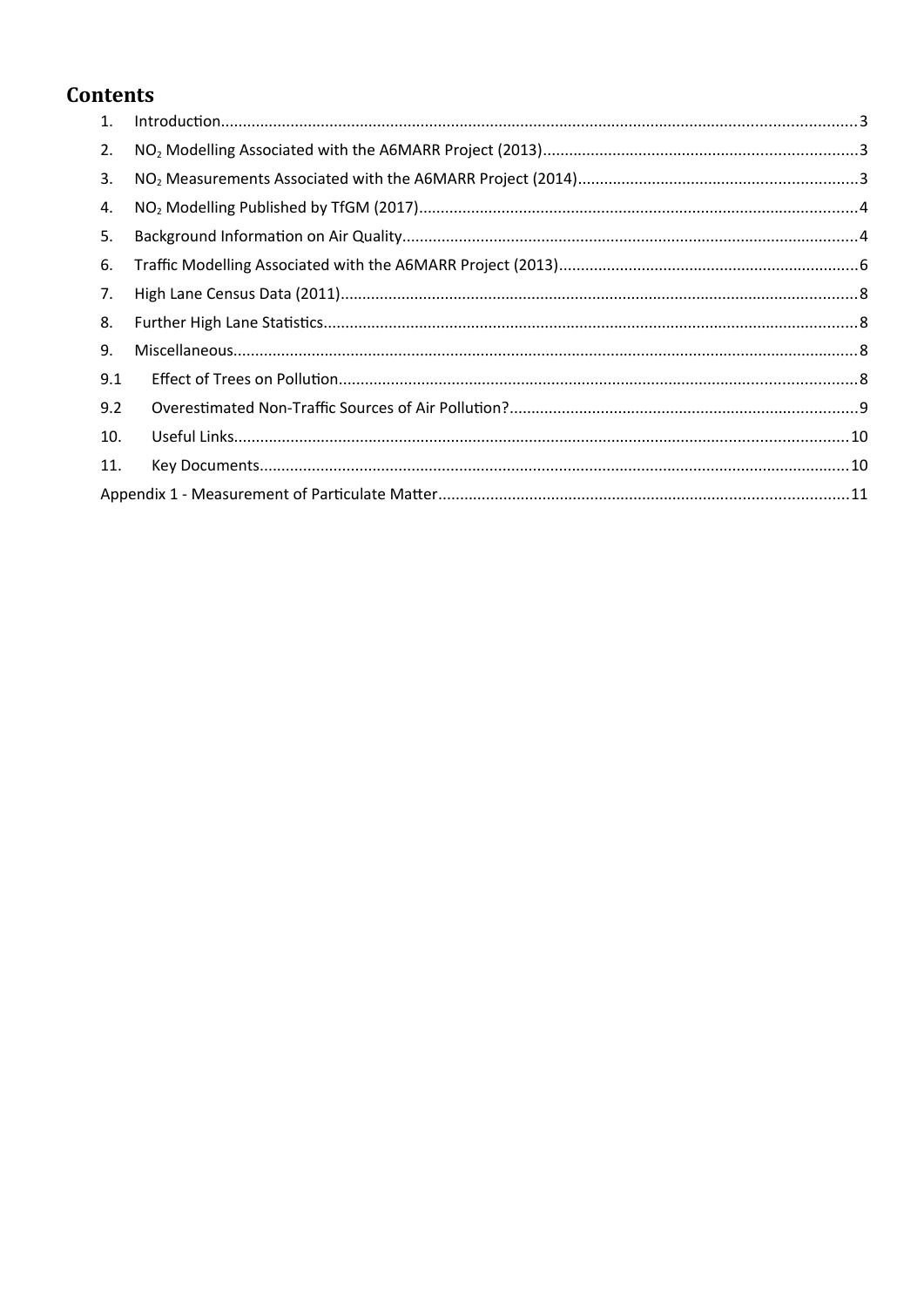#### <span id="page-2-0"></span>**1. Introduction**

Air quality modelling, submitted in 2013 as part of the [planning application](http://a6marr.stockport.gov.uk/planningapplications/) for the A6MARR (the extended A555 which opened in October 2018), predicted that in the road's opening year (which, at the time, was expected to be 2017), the annual mean concentration of  $NO<sub>2</sub>$  (nitrogen dioxide) in places such as High Lane would exceed the limit of 40µg/m<sup>3</sup> — breaching the [Air Quality Standards Regulations 2010.](http://www.legislation.gov.uk/uksi/2010/1001/pdfs/uksi_20101001_en.pdf) In fact, even without the A6MARR, the modelling predicted that the limit in High Lane near the A6 would be exceeded, and this was later confirmed by measurements in 2014 (see Section [3\)](#page-2-1).

#### <span id="page-2-2"></span>**2. NO2 Modelling Associated with the A6MARR Project (2013)**

[Figure 8.9](http://a6marr.stockport.gov.uk/746597/760092/813246/813254) (on page 9 of these Figures) associated with [Appendix 8](http://a6marr.stockport.gov.uk/746597/760092/812858) of the [Environmental Statement](http://a6marr.stockport.gov.uk/746597/760092/760274) of the [A6MARR](http://a6marr.stockport.gov.uk/planningapplications/) [Planning Application](http://a6marr.stockport.gov.uk/planningapplications/) shows the locations of the predicted exceedances: various points along A6 in High Lane, such as near the bridge over the Middlewood Way, both sides of the junction with Windlehurst Road and both sides of the junction with Andrew Lane. Figure 8.10 (on page 10 of [Figures for Appendix 8](http://a6marr.stockport.gov.uk/746597/760092/813246/813254) document) shows the predicted changes directly attributable to the A6MARR by comparing "without" to "with" the new road. Of the 24 locations shown in High Lane, 22 were **increases** (6 more than 4 µg/m<sup>3</sup> [the highest category], 14 between 2 and 4 µg/m<sup>3</sup>, 3 between 0.4 and 2  $\mu$ g/m<sup>3</sup>) and 1 was a slight decrease of less than 0.4  $\mu$ g/m<sup>3</sup> (near the junction with Windlehurst Road), where all the values relate to the annual mean concentration of  $NO<sub>2</sub>$ .

In contrast, on the Hazel Grove side along the A6, the overwhelming majority of points on map show decreases of at least  $4 \mu g/m^3$ .

#### <span id="page-2-1"></span>**3. NO2 Measurements Associated with the A6MARR Project (2014)**

In August 2014, a six-month air quality measurement programme began in High Lane (and elsewhere locally) to obtain an indication of the concentration levels of **nitrogen dioxide** near parts of the A6. The aim was to establish a baseline figure prior to the opening of the A6MARR.



**Figure 1 — Measurements of NO2 in High Lane in 2014.**

Also, see [https://mappinggm.org.uk/clean-air-plan/?lyrs=gm\\_boundaries#os\\_maps\\_light/18/53.36507/-2.07588](https://mappinggm.org.uk/clean-air-plan/?lyrs=gm_boundaries#os_maps_light/18/53.36507/-2.07588) for details (e.g. locations of high NO<sub>2</sub> concentrations) of modelling published by TfGM, which predicts exceedance of the 40µg/m<sup>3</sup> legal limit (annual mean NO<sub>2</sub>) in High Lane in 2021 (no other years published).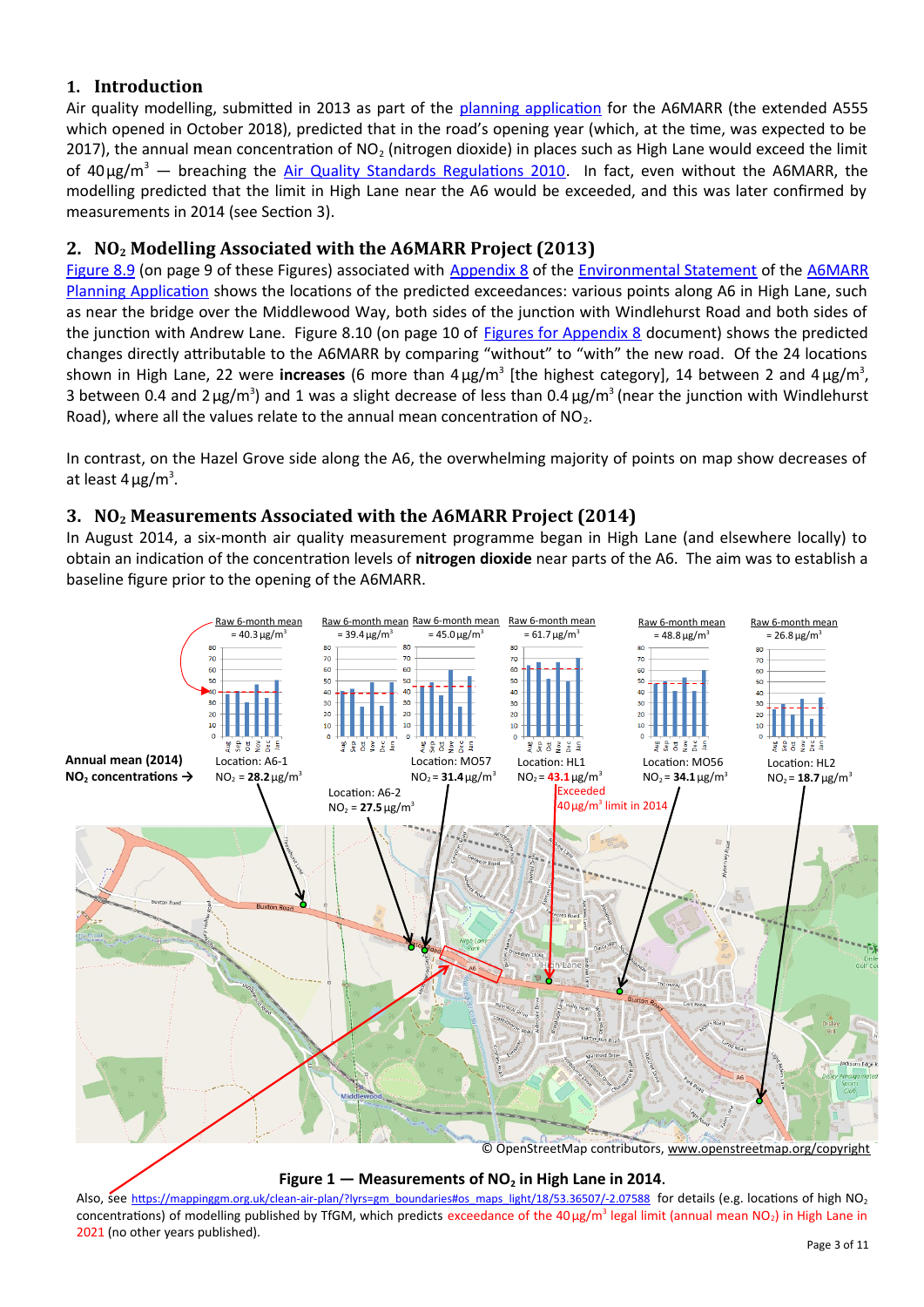The results<sup>[\[1](#page-3-2)]</sup> described in the report, of relevance to High Lane, are shown on the map above. The measurement process involved installing a pair of passive  $NO<sub>2</sub>$  diffusion tubes at each site (typically by attaching to a lamp post) and replacing them monthly to send to a laboratory to obtain raw measurements of the concentration of  $NO<sub>2</sub>$ which were then averaged across the pair and bias-adjusted to calibrate them to a local continuous "reference method" analyser (the one on the A6 near Stepping Hill hospital) using a further co-located pair of diffusion tubes, and then each site's 6 monthly readings were seasonally adjusted to obtain a single figure per site for the whole year. These are shown on the above map for 2014 at each of the four sites along the A6 in High Lane, plus two further sites just outside the boundaries. The diffusion tubes were installed in pairs at each site to increase the quality of the data recorded and to help maximise the overall data capture, which was fortunately 100% at all the above sites, i.e. no missing months.

#### <span id="page-3-0"></span>**4. NO2 Modelling Published by TfGM (2017)**

Modelling published in 2017 by Transport for Greater Manchester shows the predicted areas of high concentrations of  $NO<sub>2</sub>$  in 2021. This is available to view in the GM Clean Air Plan area of the Mapping GM website, [https://mappinggm.org.uk/clean-air-plan/?lyrs=gm\\_boundaries#os\\_maps\\_light/18/53.36507/-2.07588.](https://mappinggm.org.uk/clean-air-plan/?lyrs=gm_boundaries#os_maps_light/18/53.36507/-2.07588) It shows that part of the A6 near the centre of High Lane is still predicted to exceed the legal limit (40 µg/m<sup>3</sup> annual mean concentration of  $NO<sub>2</sub>$ ) in High Lane in 2021.

#### <span id="page-3-1"></span>**5. Background Information on Air Quality**

The [Air Quality Standards Regulations 2010](http://www.legislation.gov.uk/uksi/2010/1001/pdfs/uksi_20101001_en.pdf) (a transposition of European [Directive 2008/50/EC](https://eur-lex.europa.eu/legal-content/EN/TXT/PDF/?uri=CELEX:02008L0050-20150918&from=EN) into national legislation) identifies the following air pollutants:

- **•** Nitrogen dioxide  $(NO<sub>2</sub>)$
- **Particulate matter** (defined in the Regulations as including PM<sub>2.5</sub> and PM<sub>10</sub>)
- Sulphur dioxide  $(SO<sub>2</sub>)$
- Oxides of nitrogen (NO<sub>x</sub>) (defined in the Regulations as NO + NO<sub>2</sub>)
- $\bullet$  Benzene ( $C_6H_6$ )
- Carbon monoxide (CO)
- Metallic (Lead (Pb), Arsenic (As), Cadmium (Cd) and Nickel (Ni))
- Benzo[a]pyrene  $(C_{20}H_{12})$  or other polycyclic aromatic hydrocarbons (PAHs)
- Ozone  $(O_3)$

and defines the corresponding [maximum concentration limits](http://www.legislation.gov.uk/uksi/2010/1001/schedule/2/made) that are [ideally] not to be exceeded.

The [Greater Manchester Air Quality Action Plan \(2016-2021\)](https://www.manchester.gov.uk/download/downloads/id/24676/greater_manchester_air_quality_action_plan_2016.pdf) states that

*The two pollutants of most concern for the majority of areas of the UK where air quality is a problem are nitrogen dioxide (NO2) and particulate matter (PM), derived from gasoline. Road vehicles are the predominant sources.*

The limits for these pollutants, according to the above Regulations, are:

| NO <sub>2</sub>                                      |                                               |  |
|------------------------------------------------------|-----------------------------------------------|--|
| Concentration averaged during 1 calendar year period | <b>40</b> $\mu$ g/m <sup>3</sup>              |  |
| Concentration averaged during 1 hour period          | <b>200</b> $\mu$ g/m <sup>3</sup>             |  |
|                                                      | (maximum of 18 exceedances per calendar year) |  |

| $PM_{10}$                                            |                                               |
|------------------------------------------------------|-----------------------------------------------|
| Concentration averaged during 1 calendar year period | $40 \mu g/m^3$                                |
| Concentration averaged during 1 day period           | $50 \mu g/m^3$                                |
|                                                      | (maximum of 35 exceedances per calendar year) |

| $PM_{2.5}$                                           |               |
|------------------------------------------------------|---------------|
| Concentration averaged during 1 calendar year period | $25 \mu g/m3$ |

<span id="page-3-2"></span><sup>1</sup> ATKINS, *A6MARR Monitoring and Evaluation Baseline Report: Appendix J. Pre-Construction Air Quality Monitoring Report*, Version 2.6, April 2016, pp. 1-29 of PDF,

[http://www.semmms.info/wp-content/uploads/A6MARR\\_BaselineReport\\_Final\\_appendixes\\_JtoLonly.pdf](http://www.semmms.info/wp-content/uploads/A6MARR_BaselineReport_Final_appendixes_JtoLonly.pdf)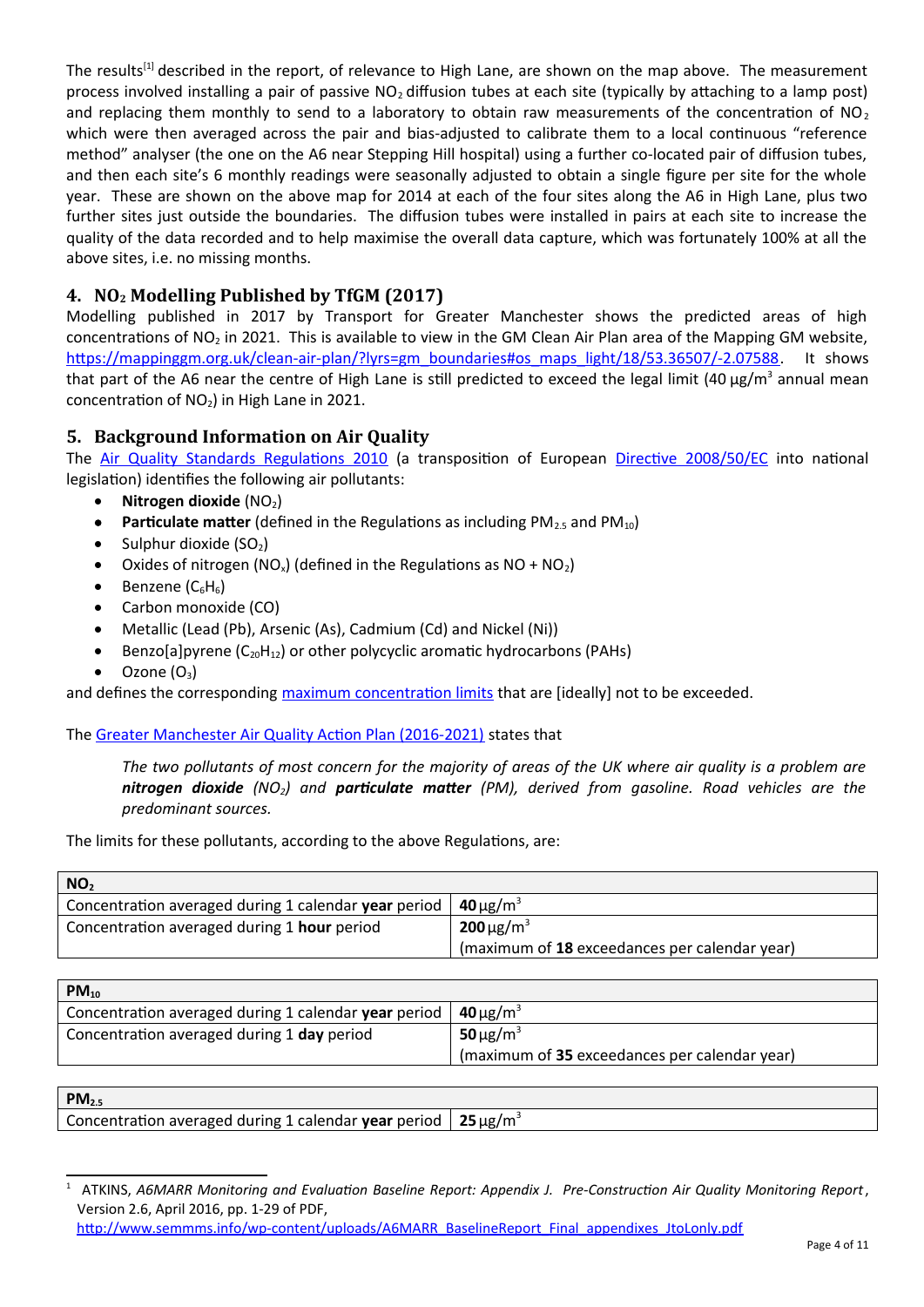The Greater Manchester Air Quality Action Plan (2016-2021)<sup>[\[2](#page-4-0)]</sup> recognises that Greater Manchester urban area represents one of the 38 non-compliant zones in the UK, due to exceedances of the annual mean NO<sub>2</sub> limit value of  $40 \mu g/m^3$ .

The Air Quality Expert Group explains<sup>[\[3\]](#page-4-1)</sup> that **nitrogen dioxide** (NO<sub>2</sub>) is released into the atmosphere when fuels are burned (e.g. petrol or diesel in a vehicle engine, or natural gas in a domestic central-heating boiler or power station). There is evidence that high levels of  $NO<sub>2</sub>$  can inflame the airways in our lungs and, over a long period of time, affect how well our lungs work. People with asthma are particularly affected.

The Air Quality Expert Group explains<sup>[[4](#page-4-2),[5\]](#page-4-3)</sup> that **particulate matter** is a term used to describe condensed-phase (solid or liquid) particles, suspended in the atmosphere, of various sizes that range from a few nanometres in diameter (about the size of a virus) to around 100 micrometres (100 µm, about the thickness of a human hair). The components of particulate matter may be directly emitted into the atmosphere (**primary components**) or formed by the reaction of atmospheric gases (**secondary components**) and include:

- Sodium chloride (e.g. from sea salt)
- Elemental carbon (black carbon (soot) e.g. from the combustion of fossil fuels such as coal, natural gas and oil (diesel and petrol) and biomass fuels such as wood chips
- Trace metals (present at very low concentrations) including lead, cadmium, nickel, chromium, zinc and manganese. Generated by metallurgical processes (e.g. steel making) or by impurities found in or additives mixed into fuels used by industry, or by mechanical abrasion processes (e.g. during vehicle motion and brake and tyre wear).
- Mineral components (e.g. in coarse dusts from quarrying, construction and demolition work and from wind-driven dusts), including aluminium, silicon, iron and calcium.
- Pollen
- Soil particles
- Sulphates (e.g. from the oxidation of sulphur dioxide (SO<sub>2</sub>) in the atmosphere to form sulphuric acid, which can react with ammonia ( $NH<sub>3</sub>$ ) to give ammonium sulphate)
- Nitrates (e.g. from the oxidation of NO<sub>x</sub> in the atmosphere to form nitric acid, which can react with NH<sub>3</sub> to give ammonium nitrate. Also present as sodium nitrate)
- Organic carbon. Primary organic carbon comes from traffic or industrial combustion sources; secondary organic carbon comes from the oxidation of volatile organic compounds (VOCs). There may be several hundred individual components.

Measurements of the concentration of particulate matter in air are made by recording the mass of particulate matter in one cubic metre of air, using the units micrograms per cubic metre,  $\mu$ g/m<sup>3</sup>.

Particulate matter is classified according to its size. The size of 10 µm corresponds to thoracic particles, i.e. the size of inhaled particles that penetrate beyond the larynx, whereas 2.5 µm was chosen because of its significance for the penetration of human lungs. So **PM10**, for example, comprises — to a good approximation — particles that are less than or equal to 10 µm in diameter; similarly, **PM2.5** comprises particles that are less than or equal to 2.5 µm in diameter. From these definitions, it is clear that PM<sub>2.5</sub> is a subset of PM<sub>10</sub>, but the available evidence<sup>[6]</sup> suggests that it is PM2.5 (**fine particles**) that is the main cause of the harmful effects of particulate matter, compared to **coarse particles**, PM2.5-10, although there is still some debate as to whether it is actually the **ultrafine** fraction of PM2.5 (i.e.  $PM<sub>0.1</sub>$  or indeed a non-mass metric, such as the total number of particles per unit volume) that is primarily responsible for the effects.

<span id="page-4-0"></span><sup>2</sup> TRANSPORT FOR GREATER MANCHESTER / GREATER MANCHESTER COMBINED AUTHORITY, *Greater Manchester Air Quality Action Plan 2016-2021*, 2016, p.15,

[https://www.manchester.gov.uk/download/downloads/id/24676/greater\\_manchester\\_air\\_quality\\_action\\_plan\\_2016.pdf](https://www.manchester.gov.uk/download/downloads/id/24676/greater_manchester_air_quality_action_plan_2016.pdf)

<span id="page-4-1"></span><sup>3</sup> AIR QUALITY EXPERT GROUP*, Nitrogen Dioxide in the United Kingdom: Summary*, 2004, Department for the Environment, Food and Rural Affairs,<https://uk-air.defra.gov.uk/assets/documents/reports/aqeg/nd-summary.pdf>

<span id="page-4-2"></span><sup>4</sup> AIR QUALITY EXPERT GROUP*, Particulate Matter in the United Kingdom: Summary*, 2005, Department for the Environment, Food and Rural Affairs,<https://uk-air.defra.gov.uk/assets/documents/reports/aqeg/pm-summary.pdf>

<span id="page-4-3"></span><sup>5</sup> AIR QUALITY EXPERT GROUP*, Fine Particulate Matter (PM2.5) in the United Kingdom*, 2012, Department for the Environment, Food and Rural Affairs,

[https://uk-air.defra.gov.uk/assets/documents/reports/cat11/1212141150\\_AQEG\\_Fine\\_Particulate\\_Matter\\_in\\_the\\_UK.pdf](https://uk-air.defra.gov.uk/assets/documents/reports/cat11/1212141150_AQEG_Fine_Particulate_Matter_in_the_UK.pdf)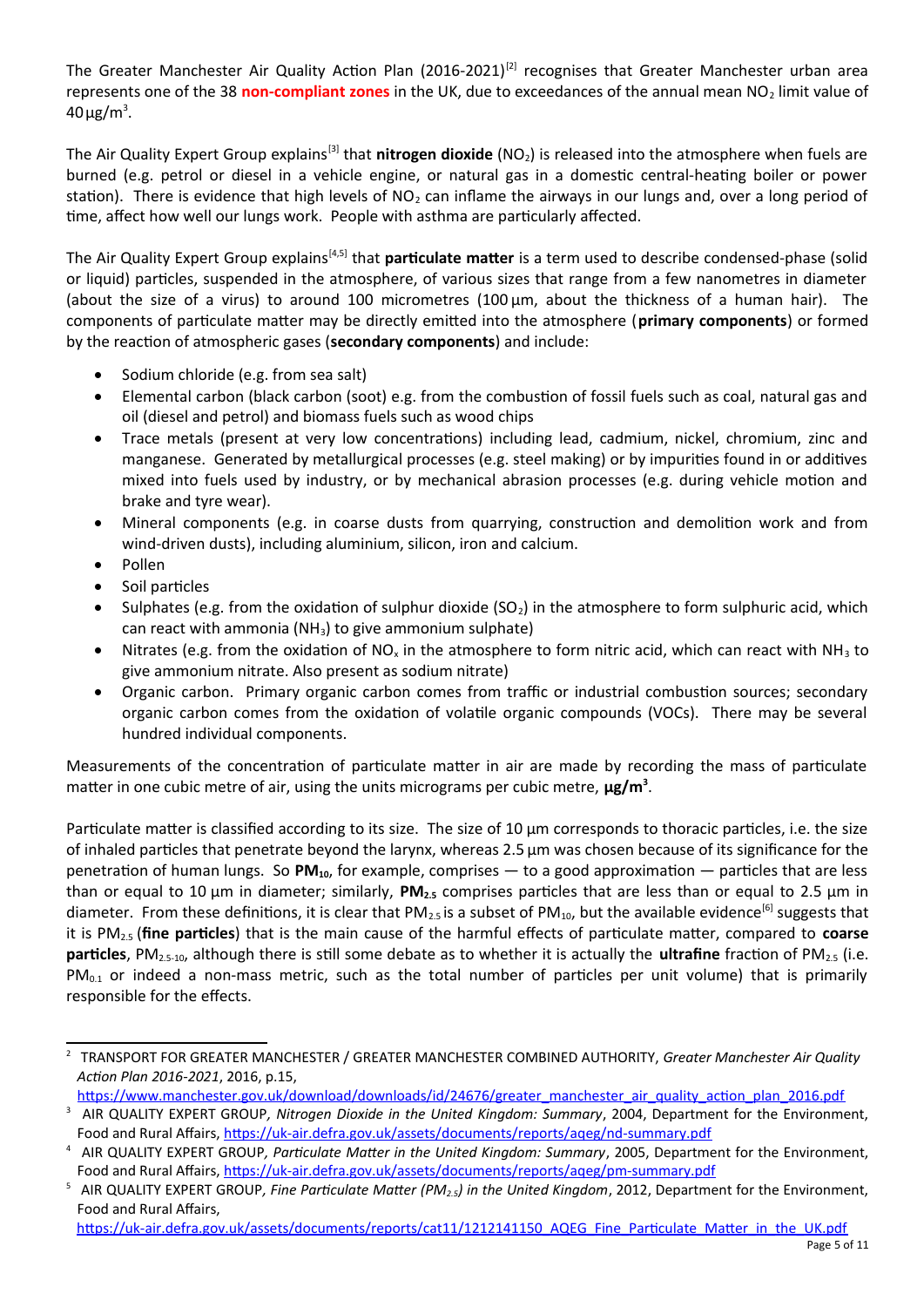The harmful effects of atmospheric particulate matter upon human health are well recognised and quantified, and include<sup>[\[6](#page-5-1)]</sup>: premature mortality, hospital admissions, allergic reactions, lung dysfunction and cardiovascular diseases.

#### <span id="page-5-0"></span>**6. Traffic Modelling Associated with the A6MARR Project (2013)**

Figure 9.6 (on p.173) of the [Transport Assessment](http://a6marr.stockport.gov.uk/746597/760095/760276) of the [A6MARR Planning Application](http://a6marr.stockport.gov.uk/planningapplications/) shows a comparison of the Annual Average Daily Traffic (AADT — essentially the **total number of vehicles** (both directions) **per day** passing a given point, averaged over a one year period) at various locations for the "base year" of 2009 and the predicted AADTs in the assumed "opening year" of 2017, both without and with the A6MARR. The latter figures shown on the map on that page include, despite the lack of mention in the Key, a set of Enhanced Mitigation Measures (aimed at limiting the negative effects of the A6MARR). This is confirmed by an [addendum](http://a6marr.stockport.gov.uk/746597/760095/forecastannualavaeragedailytraffic) (in the form of a table of figures) that was omitted from the original Transport Assessment.

I have shown these figures on the maps below, together with some observed AADT figures<sup>[\[7](#page-5-2)]</sup> (provided by SMBC) from a two-week automatic traffic count study in September / October 2014, the raw data from which was adjusted by seasonality factors to obtain the annualised daily totals.

Although the figures published in the Transport Assessment were used for the Public Inquiry, further modelling work was undertaken in preparation for the Full Approval of the Business Case. This led to some adjustments of the base year (2009) figures. I obtained these updated figures from SMBC in September 2015 and have shown the revised figured on the map below, together with the original figures crossed out.

Finally, the map also shows the Department for Transport's AADF figures at Count Point 56154<sup>[\[8](#page-5-3)]</sup>, which I have plotted as a graph. (Annual Average Daily Flow is a term that I believe is used interchangeably with AADT.) The data includes mixtures of actual counts and estimated counts; all the estimated counts are estimated using the previous year's AADF.



© OpenStreetMap contributors, [www.openstreetmap.org/copyright](http://www.openstreetmap.org/copyright)

**Figure 2 — Traffic Counts in High Lane in 2000-2017: Modelled and Observed**

<span id="page-5-1"></span><sup>6</sup> *Ibid.*, p.9 (p.20 of PDF)

<span id="page-5-2"></span> $^7$  The 2014 figure for Site 17 was amended by SMBC from their original 21,200 to remove some spurious data from the raw count data, following advice from TfGM.

<span id="page-5-3"></span><sup>&</sup>lt;sup>8</sup> Available to download from <http://api.dft.gov.uk/v3/trafficcounts/countpoint/id/56154.csv>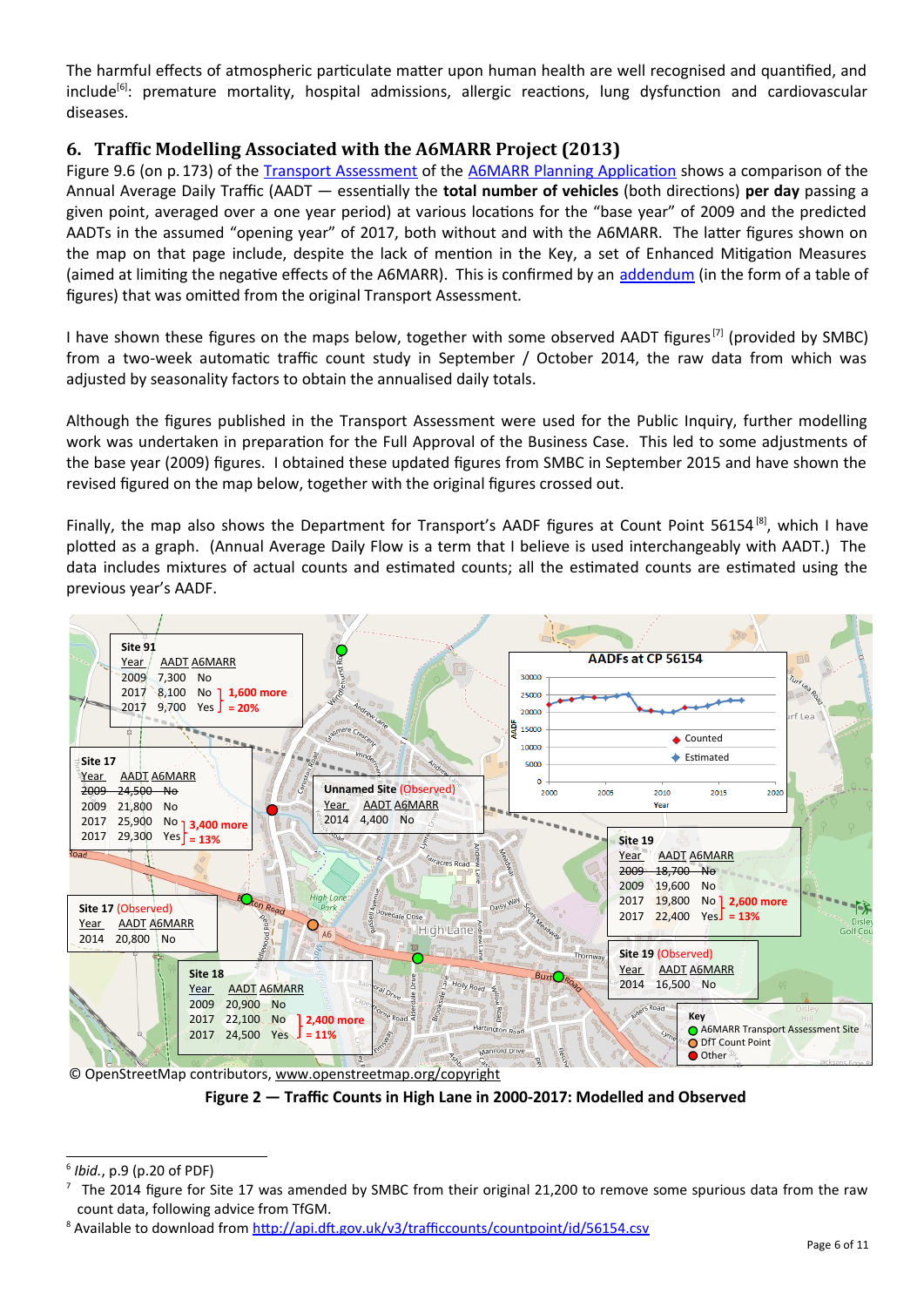It is plainly obvious that all the modelled AADT figures are higher (by between 11 to 20%) in High Lane when the A6MARR is taken into account.

In fact, the maps<sup>[\[9\]](#page-6-0)</sup> of the predicted morning and evening peak congestion post-A6MARR clearly show that High Lane and Handforth were the only areas with increased<sup>[\[10](#page-6-1)]</sup> traffic and delays in both periods — everywhere else either improves or stays the same. (Disley and an area near Manchester Airport were predicted to be worse in the morning peak only.)

The [Transport Assessment](http://a6marr.stockport.gov.uk/746597/760095/760276) of the [A6MARR Planning Application](http://a6marr.stockport.gov.uk/planningapplications/) says, in section 9.21 (p. 158 of the PDF),

*The nature of the A6 through High Lane and Disley means that it is neither possible nor desirable to significantly increase network capacity along this corridor.*

This builds on a study (circa 1988) by the Department of Transport into a Disley and High Lane Bypass of the A6 which explains the need for such a bypass [although it was never constructed] in its public consultation document[\[11\]](#page-6-2):

*By the mid-1990s, traffic on the A6 will exceed the practical capacity of the road, creating a severe environmental impact on the local communities and causing delay and frustration to motorists.*

In this context — no Disley and High Lane Bypass, but increased traffic on the A6 through High Lane as a result of the A6MARR and the recent housing developments nearby to the east (in East Cheshire and High Peak)<sup>[[12](#page-6-3)]</sup>, the A6 in High Lane being a road that is already heavily congested and expected to continue to breach air quality limits for  $NO_2$   $-$  I leave it to the reader's imagination what the effect will be of the GMSF's<sup>[[13](#page-6-4)]</sup> proposed addition of 500 new dwellings on green belt land<sup>[[14](#page-6-5)]</sup> in High Lane that will feed into the A6 using access points on both the north and south of the village.

<span id="page-6-0"></span><sup>&</sup>lt;sup>9</sup> ATKINS LIMITED, A6 to Manchester Airport Relief Road: Transport Assessment, 1007/6.15.2/183, October 2013, Figs. 9.4, 9.5, pp.168-169, <http://a6marr.stockport.gov.uk/746597/760095/760276>

<span id="page-6-1"></span><sup>&</sup>lt;sup>10</sup> For these maps, the thresholds were a change in traffic of at least 5% and a change in overall junction delay of at least 15 seconds.

<span id="page-6-2"></span><sup>&</sup>lt;sup>11</sup> Department of Transport, A6 Study: Disley and High Lane Bypass Public Consultation, n.d. (but mentions exhibitions in January 1988 in the future tense, so probably dated January 1988 or December 1987).

<span id="page-6-3"></span><sup>12</sup> For example, **97** dwellings in New Mills (decision imminent on planning application), **37** dwellings in New Mills, **107** dwellings in Whaley Bridge, **105** dwellings (Long Lane) in Chapel-en-le-Frith, **47** dwellings (Manchester Rd) in Chapel-en-le-Frith, **122** dwellings (phase 1) in Disley, **39** dwellings (phase 2) in Disley, **91** dwellings (phase 1) in Chinley, **62** dwellings (phase 2) in Chinley, **108** dwellings (north of Dinting Rd) in Glossop, **96** dwellings (Charlestown) in Glossop, [http://planning.highpeak.gov.uk/portal/servlets/ApplicationSearchServlet?PKID=219108,](http://planning.highpeak.gov.uk/portal/servlets/ApplicationSearchServlet?PKID=219108) [http://planning.highpeak.gov.uk/portal/servlets/ApplicationSearchServlet?PKID=210350,](http://planning.highpeak.gov.uk/portal/servlets/ApplicationSearchServlet?PKID=210350) [http://planning.highpeak.gov.uk/portal/servlets/AttachmentShowServlet?ImageName=421938,](http://planning.highpeak.gov.uk/portal/servlets/AttachmentShowServlet?ImageName=421938) <http://planning.highpeak.gov.uk/portal/servlets/ApplicationSearchServlet?PKID=211408> [http://planning.highpeak.gov.uk/portal/servlets/ApplicationSearchServlet?PKID=207208,](http://planning.highpeak.gov.uk/portal/servlets/ApplicationSearchServlet?PKID=207208) [http://planning.cheshireeast.gov.uk/applicationdetails.aspx?pr=14/4172M,](http://planning.cheshireeast.gov.uk/applicationdetails.aspx?pr=14/4172M) [http://planning.cheshireeast.gov.uk/applicationdetails.aspx?pr=13/2765M,](http://planning.cheshireeast.gov.uk/applicationdetails.aspx?pr=13/2765M) [http://planning.highpeak.gov.uk/portal/servlets/ApplicationSearchServlet?PKID=154664,](http://planning.highpeak.gov.uk/portal/servlets/ApplicationSearchServlet?PKID=154664) [http://planning.highpeak.gov.uk/portal/servlets/ApplicationSearchServlet?PKID=208246,](http://planning.highpeak.gov.uk/portal/servlets/ApplicationSearchServlet?PKID=208246) [http://planning.highpeak.gov.uk/portal/servlets/ApplicationSearchServlet?PKID=216913,](http://planning.highpeak.gov.uk/portal/servlets/ApplicationSearchServlet?PKID=216913)

<http://planning.highpeak.gov.uk/portal/servlets/ApplicationSearchServlet?PKID=210787>

<span id="page-6-4"></span><sup>13</sup> GREATER MANCHESTER COMBINED AUTHORITY, *Greater Manchester's Plan for Homes*, *Jobs and the Environment: Greater Manchester Spatial Framework*, Revised Draft, January 2019, pp.360-362 (pp. 367-369 of PDF),

<span id="page-6-5"></span>[https://www.greatermanchester-ca.gov.uk/media/1710/gm\\_plan\\_for\\_homes\\_jobs\\_and\\_the\\_environment\\_1101-web.pdf](https://www.greatermanchester-ca.gov.uk/media/1710/gm_plan_for_homes_jobs_and_the_environment_1101-web.pdf) <sup>14</sup> SMBC, Interactive Map of with layers for Air Quality Management Areas, Green Belt Areas and Smoke Control Areas, [https://](https://www.stockport.gov.uk/pollution/environmental-protection-act) [www.stockport.gov.uk/pollution/environmental-protection-act](https://www.stockport.gov.uk/pollution/environmental-protection-act)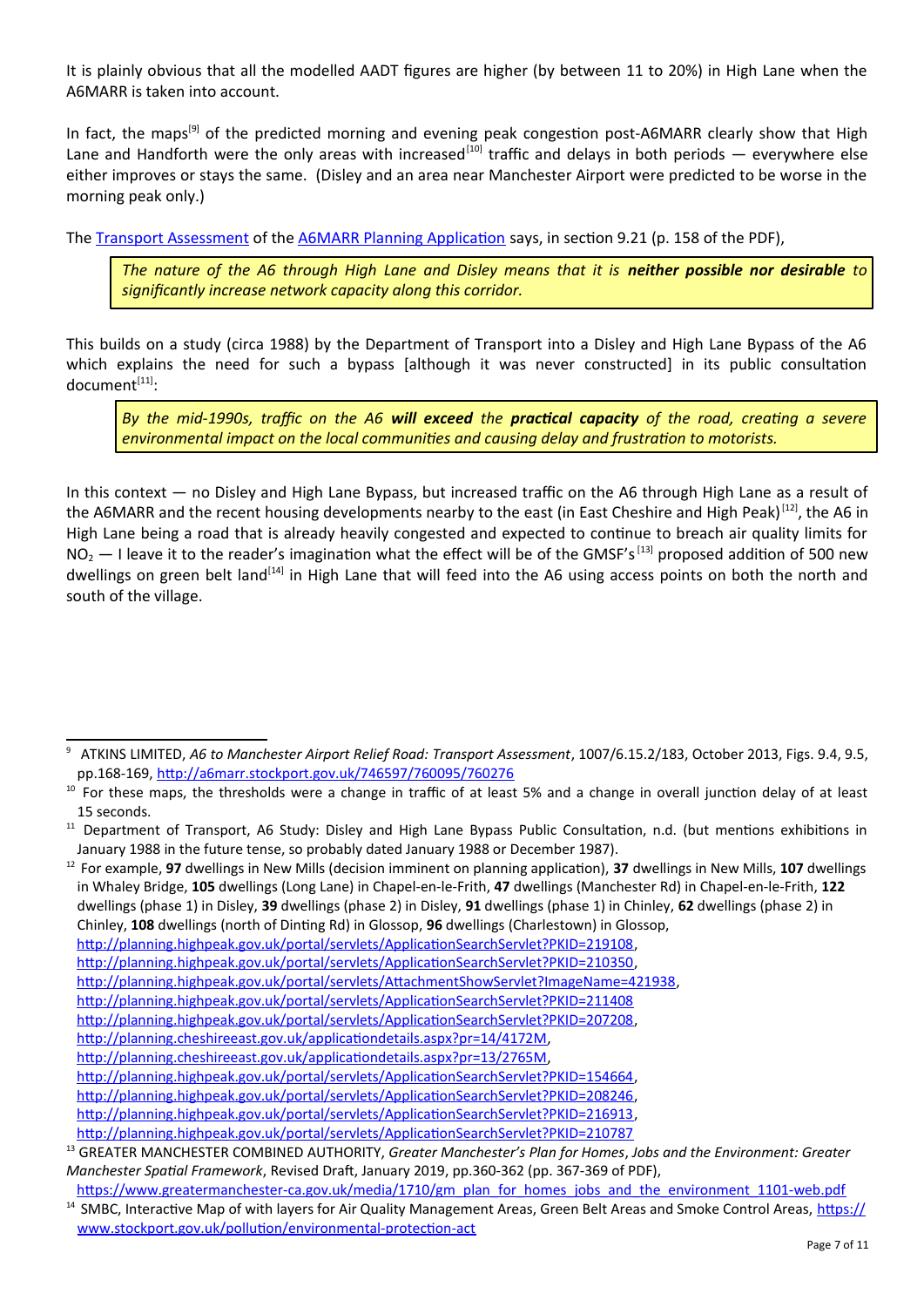#### <span id="page-7-0"></span>**7. High Lane Census Data (2011)**

Using statistics from the 2011 Census<sup>[\[15](#page-7-4)]</sup> for High Lane, at an average of 2.2 people per household, and 1.5 cars or vans per household, 500 more homes would be likely to mean an additional population of 1100 and 750 more cars or vans. Note that households in High Lane have more than the national average number of cars or vans, presumably because of the relatively rural location and poor public transport infrastructure. (The average for England is 1.2 cars or vans per household.)



#### <span id="page-7-1"></span>**8. Further High Lane Statistics**

It is apparent that some incorrect "facts" about High Lane continue to circulate on many websites and in social media. One of the most widely quoted of these is that High Lane has a population of 5852. However, the 2011 Census data shows that for High Lane's three Lower Layer Super Output Areas (Stockport 038B, Stockport 038C and Stockport 038D) the total was **4196** — a difference of 1656!

I think if the point about proportionality of development is being made (i.e. 500 new dwellings for a village whose population was only 4196 in 2011), it does not help the argument to use an over-inflated population figure to begin with.

The following figures give an indication of the population in High Lane over the last two decades or so:

4184 in mid-2017 (the latest available estimate $^{[16]}$  $^{[16]}$  $^{[16]}$  from the ONS)

4196 in 2011 from dataset KS101EW (Usual resident population) of the 2011 Census

4349 in 2001 from dataset KS001 (Usual resident population) of the 2001 Census

For the record, the 2011 Census (e.g. dataset QS402EW) shows there were a total of **1904 households** living in High Lane in 2011.

Another incorrect "fact" that has propagated around the Internet is that High Lane covers an area of 261 square miles! Surely even a moment's thought is enough to realise that this is preposterous? The true figure, closer to 1.3 square miles, can be seen by looking at High Lane's three Lower Layer Super Output Areas<sup>[\[17](#page-7-6)[,18](#page-7-7),[19](#page-7-8)]</sup>.

#### <span id="page-7-2"></span>**9. Miscellaneous**

#### <span id="page-7-3"></span>**9.1 Effect of Trees on Pollution**

It is well known that plants remove  $CO<sub>2</sub>$  from the air via photosynthesis and that in general, trees, being large, can process significantly more than smaller plants. But what about other air pollutants — do trees help?

<span id="page-7-4"></span><sup>15</sup> OFFICE FOR NATIONAL STATISTICS, *2011 UK Census*,<https://www.nomisweb.co.uk/census/2011> using datasets QS406UK (Household Size) and QS416UK (Cars or Vans in Households) for High Lane LLSOAs: Stockport 038B, Stockport 038C and Stockport 038D.

<span id="page-7-5"></span><sup>&</sup>lt;sup>16</sup> [https://www.ons.gov.uk/peoplepopulationandcommunity/populationandmigration/populationestimates/datasets/](https://www.ons.gov.uk/peoplepopulationandcommunity/populationandmigration/populationestimates/datasets/lowersuperoutputareamidyearpopulationestimates) [lowersuperoutputareamidyearpopulationestimates](https://www.ons.gov.uk/peoplepopulationandcommunity/populationandmigration/populationestimates/datasets/lowersuperoutputareamidyearpopulationestimates)

<span id="page-7-6"></span><sup>17</sup> <http://statistics.data.gov.uk/doc/statistical-geography/E01005906>

<span id="page-7-7"></span><sup>18</sup> <http://statistics.data.gov.uk/doc/statistical-geography/E01005907>

<span id="page-7-8"></span><sup>&</sup>lt;sup>19</sup> <http://statistics.data.gov.uk/doc/statistical-geography/E01005913>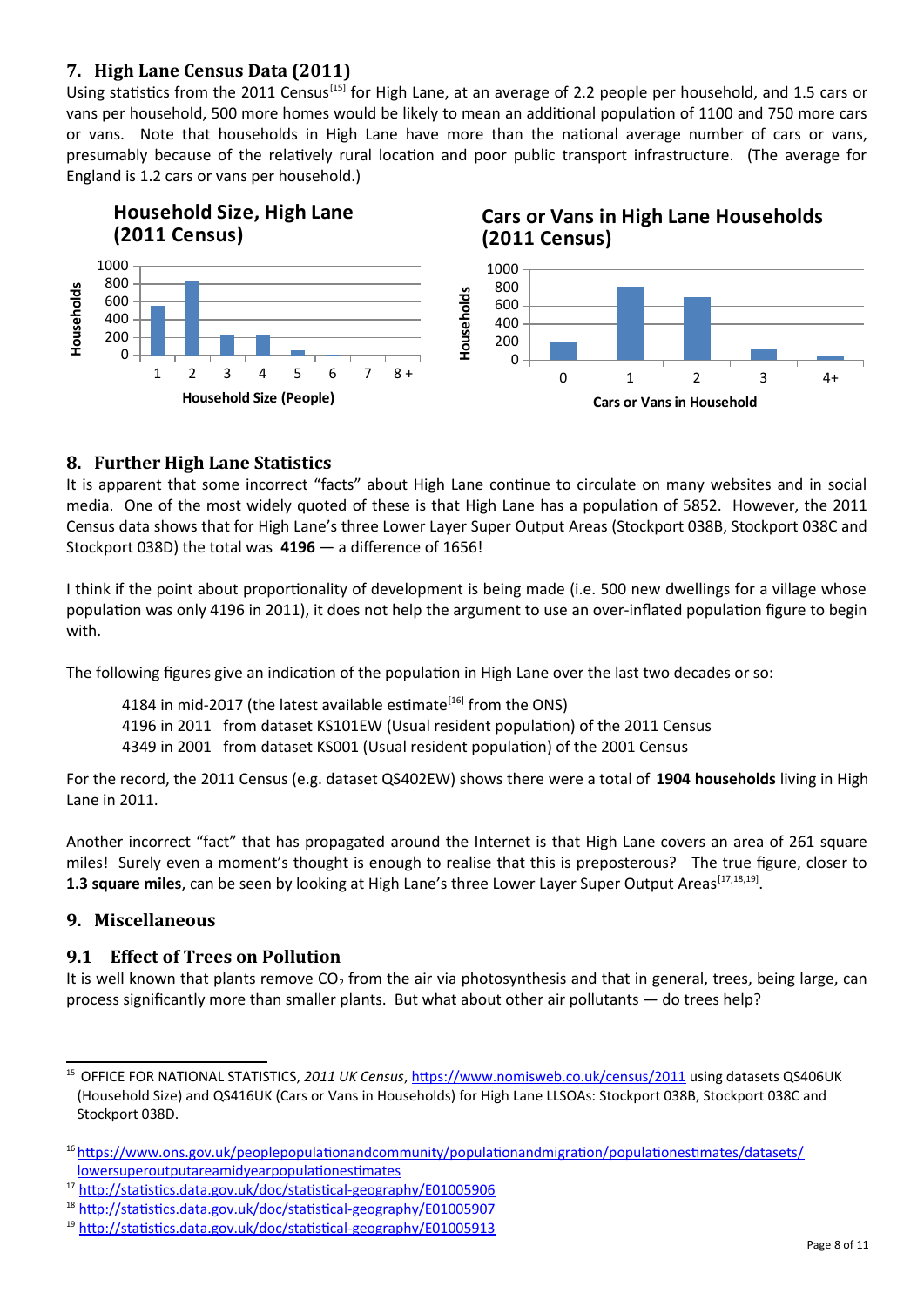Defra published research<sup>[\[20](#page-8-1)]</sup> by the [then<sup>[\[21\]](#page-8-2)</sup>] Highways Agency into the effectiveness of tree planting on reducing pollution levels. It concluded that the predominant effect was one of changing air-flow patterns to enhance turbulence and thereby encourage atmospheric mixing of pollutants, and that any similar physical obstacle would produce similar results, but it was thought unlikely that this alone would be sufficient in general to lead to the achievement of air quality objectives.

#### <span id="page-8-0"></span>**9.2 Overestimated Non-Traffic Sources of Air Pollution?**

Following the publication of the government's Clean Air Strategy 2019 paper<sup>[\[22](#page-8-3)]</sup>, news headlines appeared claiming that wood-burning stoves were now responsible for 38% of the UK's PM $_{2.5}$  emissions. This seemed such a large percentage that it was investigated further by the BBC Radio 4 statistics programme *More or Less*, broadcast on 8<sup>th</sup> February 2019.<sup>[[23](#page-8-4)]</sup>

It found that the 38% figure was based on survey of UK homes to assess the extent of wood burning taking place combined with data from the National Atmospheric Emissions Inventory. But it seems that a worst-case scenario (of most of the stoves in use being the old-fashioned, high polluting varieties) had been assumed to produce the 38% figure, with an associated uncertainty level in the results of about a **factor of ten**!

Rather than using an indirect method (like surveys), the programme continued, it is also possible to make direct measurements, and by analysing the physical and chemical properties of the PM<sub>2.5</sub> samples collected, it is possible to attribute the proportion originating from wood-burning stoves. The results varied from location to location, of course, but the wood-burning percentages were found to be between 6 to 9% in urban areas and between 4 to 6% in rural areas.<sup>[\[24\]](#page-8-5)</sup> Furthermore, it was added that, if anything, these measurements have been trending slightly downwards over time.

However, these directly measured figures include *all* sources of PM2.5, including from natural processes (e.g. from sea salt) as well as from overseas sources (carried in the air to the UK), whereas the survey-based ones were based on UK anthropogenic emissions only. Hence it is not possible to make a direct comparison of the figures.

Nevertheless, with such a high level of uncertainty, the 38% figure in the paper should be treated with a good deal of caution.

<span id="page-8-1"></span><sup>&</sup>lt;sup>20</sup> DEPARTMENT FOR ENVIRONMENT, FOOD & RURAL AFFAIRS, *How effective are acoustic screening or tree planting alongside busy roads in reducing pollution at adjacent residential areas?*, 1<sup>st</sup> March 2010, <https://laqm.defra.gov.uk/laqm-faqs/faq41.html>

<span id="page-8-2"></span><sup>&</sup>lt;sup>21</sup> <https://www.gov.uk/government/organisations/highways-england/about>

<span id="page-8-3"></span><sup>22</sup> DEPARTMENT FOR ENVIRONMENT, FOOD & RURAL AFFAIRS, *Clean Air Strategy 2019*, 13th January 2019, [https://assets.publishing.service.gov.uk/government/uploads/system/uploads/attachment\\_data/file/770715/clean-air](https://assets.publishing.service.gov.uk/government/uploads/system/uploads/attachment_data/file/770715/clean-air-strategy-2019.pdf)[strategy-2019.pdf](https://assets.publishing.service.gov.uk/government/uploads/system/uploads/attachment_data/file/770715/clean-air-strategy-2019.pdf)

<span id="page-8-4"></span><sup>&</sup>lt;sup>23</sup> HARFORD, T. et al., More or Less: Teen Suicide; Brexit Business Moves; Wood-Burner Pollution, BBC Radio 4, 8<sup>th</sup> February 2019, Item starting at 18 minutes, 22 seconds, <https://www.bbc.co.uk/programmes/p070d4xz>

<span id="page-8-5"></span> $24$  Reported on the programme by Dr Gary Fuller of King's College London.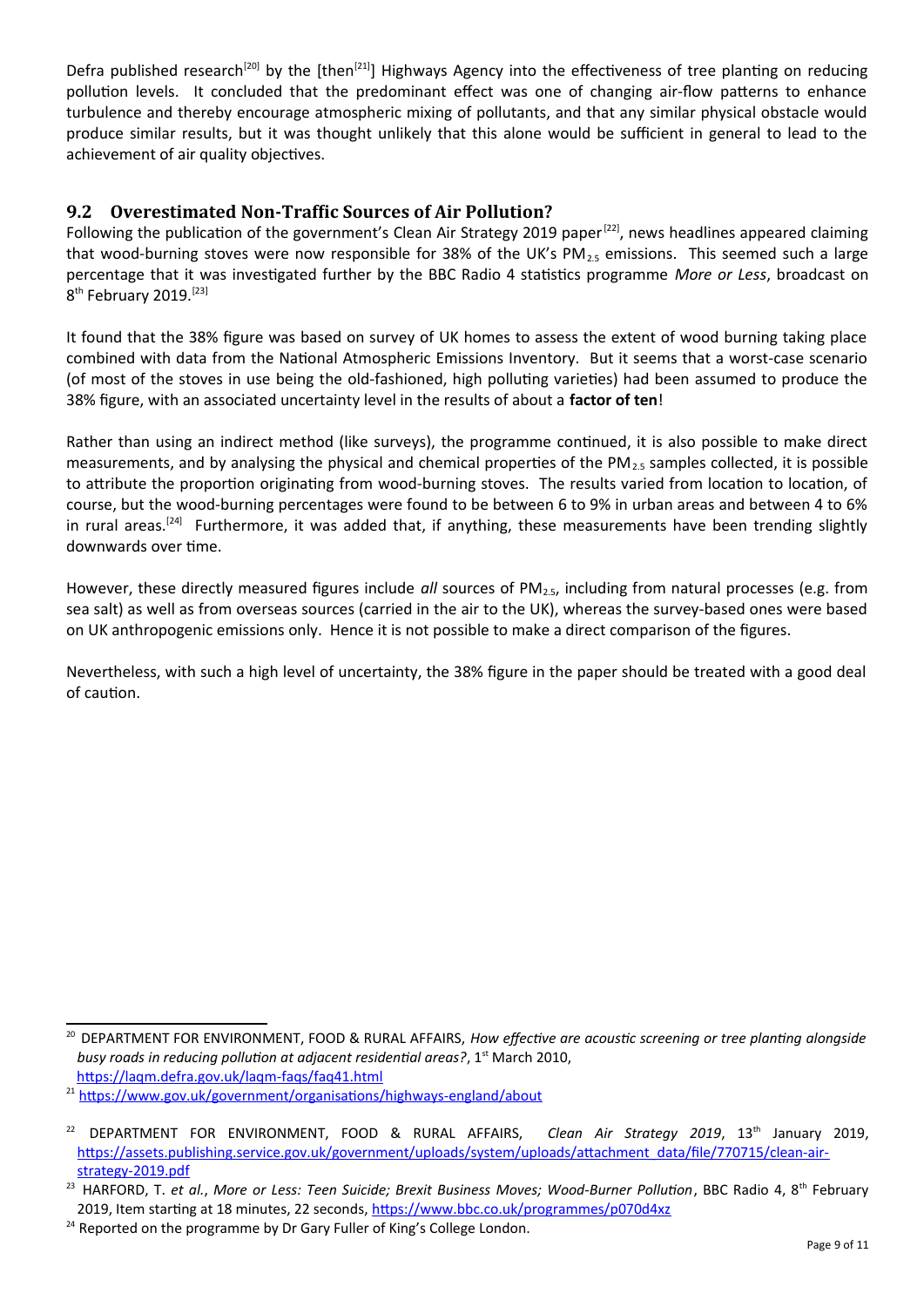#### <span id="page-9-0"></span>**10.Useful Links**

- **AQE** [\(Air Quality England\)](http://www.airqualityengland.co.uk/)
	- **o [Hazel Grove Air Pollution Data](http://www.airqualityengland.co.uk/site/latest?site_id=STK5)** Current hourly (and historical) measurements of  $NO<sub>2</sub>$  and  $PM<sub>10</sub>$  concentrations
- **• [Clean Air Greater Manchester](https://www.cleanairgm.com/)** (previously [Great Air Manchester](http://www.greatairmanchester.org.uk/))
	- **o [Map of Roads predicted to breach legal limits for NO](https://www.cleanairgm.com/which-roads-are-affected)2 beyond 2020** Includes A6 in High Lane
	- **o [Latest Air Quality Information](https://www.cleanairgm.com/air-quality-data/monitoring-stations)** Current hourly (and historical) measurements of  $NO<sub>2</sub>$  and  $PM<sub>10</sub>$  concentrations
- **[EEA \(European Environment Agency\): Latest Air Quality Data](https://www.eea.europa.eu/data-and-maps/explore-interactive-maps/up-to-date-air-quality-data)**
- **[Environmental Noise Directive Mapping Agglomerations, England](https://data.gov.uk/data/map-preview?e=1.8&n=55.8&s=50.0&url=http%3A%2F%2Fenvironment.data.gov.uk%2Fds%2Fwms%3FSERVICE%3DWMS%26INTERFACE%3DENVIRONMENT--c4bc5ebd-eab8-4b8a-be54-83d2f7132059%26request%3DGetCapabilities&w=-5.7)** Interactive map of agglomerations, e.g. Greater Manchester Urban Area Agglomeration
- **• [UK AIR](https://uk-air.defra.gov.uk/)** (includes air pollution forecast)
	- **o [Air Pollution Glossary](https://uk-air.defra.gov.uk/air-pollution/glossary)**
	- **o [Interactive Monitoring Network Map](https://uk-air.defra.gov.uk/interactive-map)**
- **• [UK NAEI](http://naei.beis.gov.uk/)** (National Atmospheric Emissions Inventory)
	- **o [Interactive Map](http://naei.beis.gov.uk/emissionsapp/)**

#### <span id="page-9-1"></span>**11.Key Documents**

- *[Air Quality Plan for Tackling Roadside Nitrogen Dioxide Concentrations in Greater Manchester Urban Area](https://uk-air.defra.gov.uk/assets/documents/no2ten/2017-zone-plans/AQplans_UK0003.pdf)  [\(UK003\),](https://uk-air.defra.gov.uk/assets/documents/no2ten/2017-zone-plans/AQplans_UK0003.pdf)* July 2017. Note that High Lane is outside this area.
- *[Greater Manchester Air Quality Action Plan \(2016-2021\)](https://www.manchester.gov.uk/download/downloads/id/24676/greater_manchester_air_quality_action_plan_2016.pdf)*
- *[Greater Manchester Clean Air Plan Overview](https://assets.ctfassets.net/qwn52pjrjtij/4j4TFJB9kSvfy8qmTgt24p/bd50680e4248050be961b2c4c1210b76/Clean_Air_Plan_overview__4pp_31Jan2019_Update.pdf)*, January 2019
- *[The Air Quality Standards Regulations 2010](http://www.legislation.gov.uk/uksi/2010/1001/pdfs/uksi_20101001_en.pdf)*
- *[UK Plan for Tackling Roadside Nitrogen Dioxide Concentrations](https://assets.publishing.service.gov.uk/government/uploads/system/uploads/attachment_data/file/633270/air-quality-plan-detail.pdf)*, July 2017

Also a list of specialised publications relating to air quality can be seen at **[Air Quality Expert Group](https://uk-air.defra.gov.uk/library/aqeg/publications)**